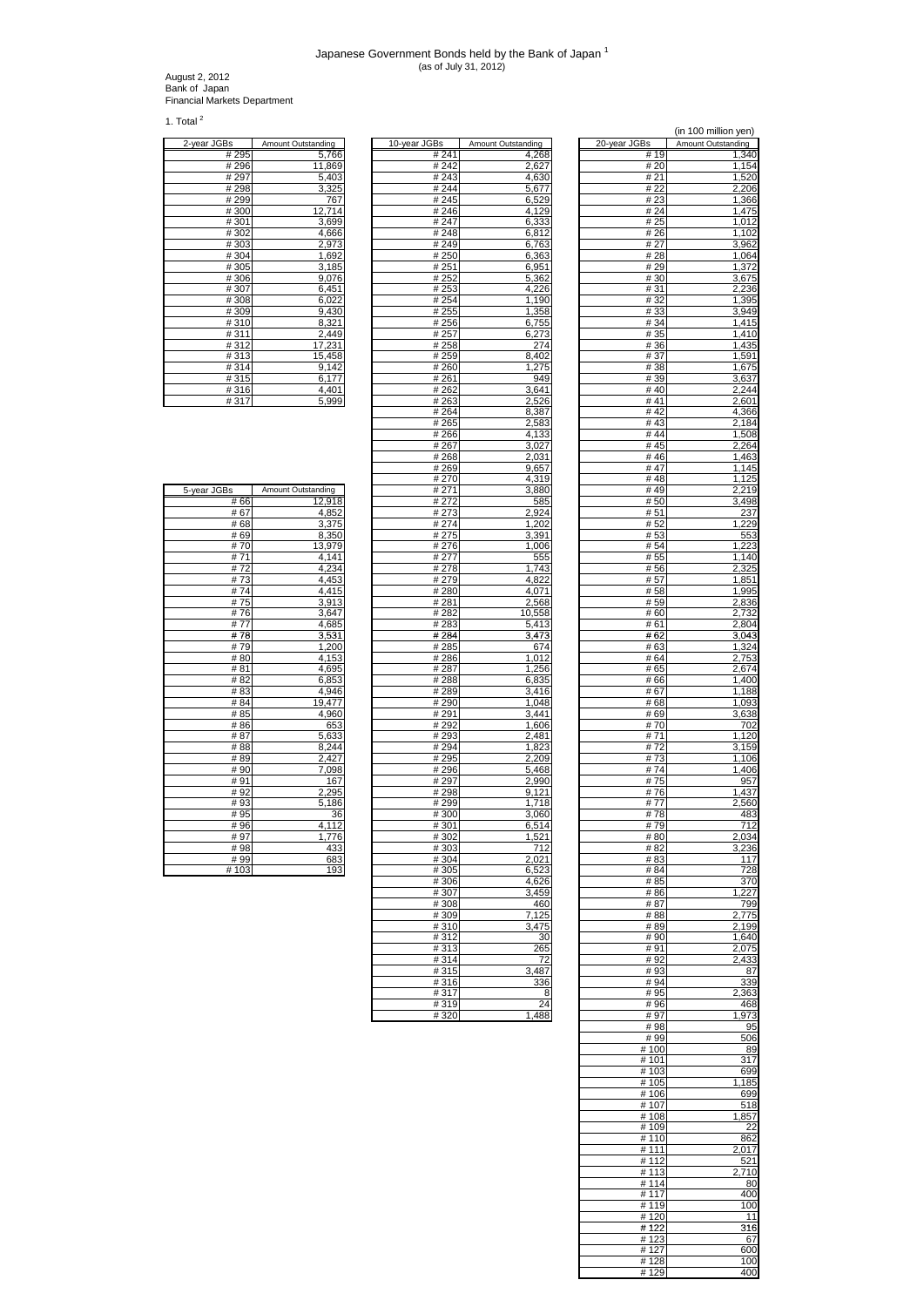| 30-year JGBs         | Amount Outstanding |
|----------------------|--------------------|
| #2                   | 53                 |
| #3                   | 256                |
| #4                   | 589                |
| #5                   | 201                |
| #6                   | $\overline{1}$     |
| 7<br>#               | 244                |
| # 8                  | 38                 |
| #9                   | 1                  |
| #10                  | 645                |
| 11<br>#              | $\overline{7}$ 4   |
| $\overline{1}2$<br># | $\overline{31}$    |
| #13                  | $\overline{4}$     |
| 14<br>#              | 56                 |
| 15<br>#              | 299                |
| #16                  | 666                |
| 17<br>#              | 395                |
| 18<br>#              | 75                 |
| #19                  | $\overline{1}$     |
| # 20                 | 1<br>61            |
| #21                  | 1                  |
| #22                  | 143                |
| # 23                 | 87                 |
| # 24                 | 370                |
| #25                  | 298                |
| #26                  | 410                |
| # 27                 | 555                |
| #28                  | 81                 |
| #29                  | 335                |
| #31                  | 20                 |
| #32                  | 464                |
| # 34                 | 183                |

| 30-year JGBs      | Amount Outstanding | Floating-rate JGBs | Amount Outstanding | <b>Inflation-Indexed Bonds</b> | Amount Outstanding |
|-------------------|--------------------|--------------------|--------------------|--------------------------------|--------------------|
| #2                | 53                 | #8                 | 66                 | #1                             | з                  |
| #3                | 256                | #9                 | 710                | #2                             | 90                 |
| #4                | 589                | # 10               | 633                | #3                             | 435                |
| #5                | 201                | #11                | 601                | #4                             | 567                |
| #6                | 1                  | #12                | 380                | #5                             | 244                |
| #7                | 244                | #13                | 1,007              | #6                             | 699                |
| #8                | 38                 | #14                | 204                | #7                             | 341                |
| # 9               | 1                  | #15                | 779                | # 8                            | 1,447              |
| #10               | 645                | #16                | 920                | #9                             | 578                |
| #11               | 74                 | #17                | 286                | #10                            | 976                |
| #12               | 31                 | #18                | 299                | #11                            | 489                |
| #13               | 4                  | #19                | 498                | #12                            | 1,151              |
| #14               | 56                 | #20                | 701                | #13                            | 292                |
| #15               | 299                | #21                | 1,228              | #14                            | 1,839              |
| #16               | 666                | # 22               | 1,481              | #15                            | 392                |
| #17               | 395                | #23                | 768                | #16                            | 1,017              |
| #18               | 75                 | # 24               | 626                |                                |                    |
| #19               | 1                  | #25                | 952                |                                |                    |
| # 20              | 611                | #26                | 369                |                                |                    |
| #21               | $\mathbf{1}$       | #27                | 293                |                                |                    |
| # $\overline{22}$ | 143                | #28                | 351                |                                |                    |
| #23               | 87                 | # 29               | 378                |                                |                    |
| #24               | 370                | #30                | 343                |                                |                    |
| #25               | 298                | #31                | 263                |                                |                    |
| # $26$            | 410                | #32                | 405                |                                |                    |
| #27               | 555                | #33                | 540                |                                |                    |
| #28               | 81                 | #34                | 460                |                                |                    |
| #29               | 335                | #35                | 245                |                                |                    |
| #31               | 20                 | #36                | 386                |                                |                    |
| #32               | 464                | #37                | 1,216              |                                |                    |
| #34               | 183                | #38                | 1,209              |                                |                    |
|                   |                    | #39                | 788                |                                |                    |
|                   |                    | #40                | 368                |                                |                    |
|                   |                    | #41                | 711                |                                |                    |
|                   |                    | #42                | 723                |                                |                    |
|                   |                    | #43                | 1,386              |                                |                    |
|                   |                    | #44                | 718                |                                |                    |
|                   |                    | #45                | 737                |                                |                    |
|                   |                    | #46                | 469                |                                |                    |
|                   |                    | #47                | 557                |                                |                    |
|                   |                    | #48                | 442                |                                |                    |

| Inflation-Indexed Bonds | Amount Outstanding |
|-------------------------|--------------------|
| 1<br>#                  | 3                  |
| # 2                     | 90                 |
| #3                      | 435                |
| #4                      | 567                |
| # 5                     | 244                |
| #<br>6                  | 699                |
| #<br>7                  | 341                |
| # 8                     | 1,44               |
| #9                      | 578                |
| #<br>10                 | 976                |
| #                       | 489                |
| #<br>12                 | 1,151              |
| #<br>13                 | 292                |
| #<br>14                 | 1,839              |
| 15<br>#                 | 39                 |
| 16<br>#                 | 1.01               |

2. Asset Purchase Program<sup>3</sup>

| 2-year JGBs | Amount Outstanding |
|-------------|--------------------|
| #296        | 73                 |
| #297        | 1,532              |
| #298        | 1,646              |
| #299        | 472                |
| #300        | 1,034              |
| #301        | 1,500              |
| #302        | 1,714              |
| #303        | 1,321              |
| #304        | 572                |
| #305        | 2,531              |
| #306        | 7,878              |
| #307        | 3,681              |
| #308        | 4,131              |
| #309        | 9,332              |
| #310        | 5,604              |
| #311        | 2,396              |
| #312        | 17,231             |
| # 313       | 15,458             |
| #314        | 9,142              |
| #315        | 6,177              |
| #316        | 4,401              |
| #317        | 5.999              |

|             |                    |             |                    |              | $\cdot$ $\cdot$    |
|-------------|--------------------|-------------|--------------------|--------------|--------------------|
| 2-year JGBs | Amount Outstanding | 5-year JGBs | Amount Outstanding | 10-year JGBs | Amount Outstanding |
| #296        | 73                 |             | #68<br>20          | # 244        | 95                 |
| #297        | 1,532              |             | 428<br># 69        | #245         | 705                |
| #298        | 1,646              |             | 1,031<br>#70       | # 247        | 40                 |
| #299        | 472                |             | #71<br>24          | #248         | 41                 |
| #300        | 1,034              |             | 55<br>#72          | #249         |                    |
| #301        | 1,500              |             | #73<br>1,180       | #250         | 446                |
| #302        | 1,714              |             | #74<br>207         | # 251        | 692                |
| #303        | 1,321              |             | #75<br>53          | # 252        | 134                |
| #304        | 572                |             | 205<br>#76         | # 253        | 883                |
| #305        | 2,531              |             | #77<br>114         | # 254        | 179                |
| #306        | 7,878              |             | 305<br>#78         | # 255        | З                  |
| #307        | 3,681              |             | #79<br>394         | #256         | 834                |
| #308        | 4,131              |             | # 80<br>67         | # 257        | 2,792              |
| #309        | 9,332              |             | # 81<br>3,345      | # 258        | 157                |
| #310        | 5,604              |             | # 82<br>5,637      | # 259        | 372                |
| #311        | 2,396              |             | #83                | #261         | 24                 |
| #312        | 17,231             |             | 885<br># 84        | # 262        | 6                  |
| #313        | 15,458             |             | 965<br># 85        | #263         | <b>209</b>         |
| #314        | 9,142              |             | #86<br>510         | #264         | 148                |
| #315        | 6,177              |             | #87<br>2,611       | #265         | 605                |
| #316        | 4,401              |             | #88<br>2,370       | #266         | 626                |
| #317        | 5,999              |             | #89<br>1,824       | # 267        | 4                  |
|             |                    |             | $#$ 90<br>3,106    | #268         | $\overline{q}$     |

|      |                           |              | (in 100 million yen)      |
|------|---------------------------|--------------|---------------------------|
|      | <b>Amount Outstanding</b> | 10-year JGBs | <b>Amount Outstanding</b> |
| # 68 | 20                        | # 244        | 95                        |
| # 69 | 428                       | #245         | 705                       |
| # 70 | 1,031                     | # 247        | 40                        |
| # 71 | 24                        | #248         | 41                        |
| # 72 | 55                        | #249         | $\overline{7}$            |
| # 73 | 1,180                     | #250         | 446                       |
| # 74 | 207                       | # 251        | 692                       |
| # 75 | 53                        | #252         | 134                       |
| #76  | 205                       | # 253        | 883                       |
| # 77 | 114                       | # 254        | 179                       |
| # 78 | 305                       | # 255        | 3                         |
| # 79 | 394                       | #256         | 834                       |
| # 80 | 67                        | # 257        | 2,792                     |
| # 81 | 3,345                     | #258         | 157                       |
| # 82 | 5,637                     | # 259        | 372                       |
| # 83 | 71                        | #261         | 24                        |
| # 84 | 885                       | #262         | 6                         |
| # 85 | 965                       | #263         | 209                       |
| # 86 | 510                       | #264         | 148                       |
| # 87 | 2,611                     | #265         | 605                       |
| # 88 | 2,370                     | #266         | 626                       |
| # 89 | 1,824                     | #267         | 4                         |
| # 90 | 3,106                     | #268         | 97                        |
|      |                           | #269         | 1,482                     |
|      |                           | #270         | 8                         |
|      |                           | # 271        | 51                        |

| ear JGBs | Amount Outstanding |
|----------|--------------------|
|          |                    |
|          |                    |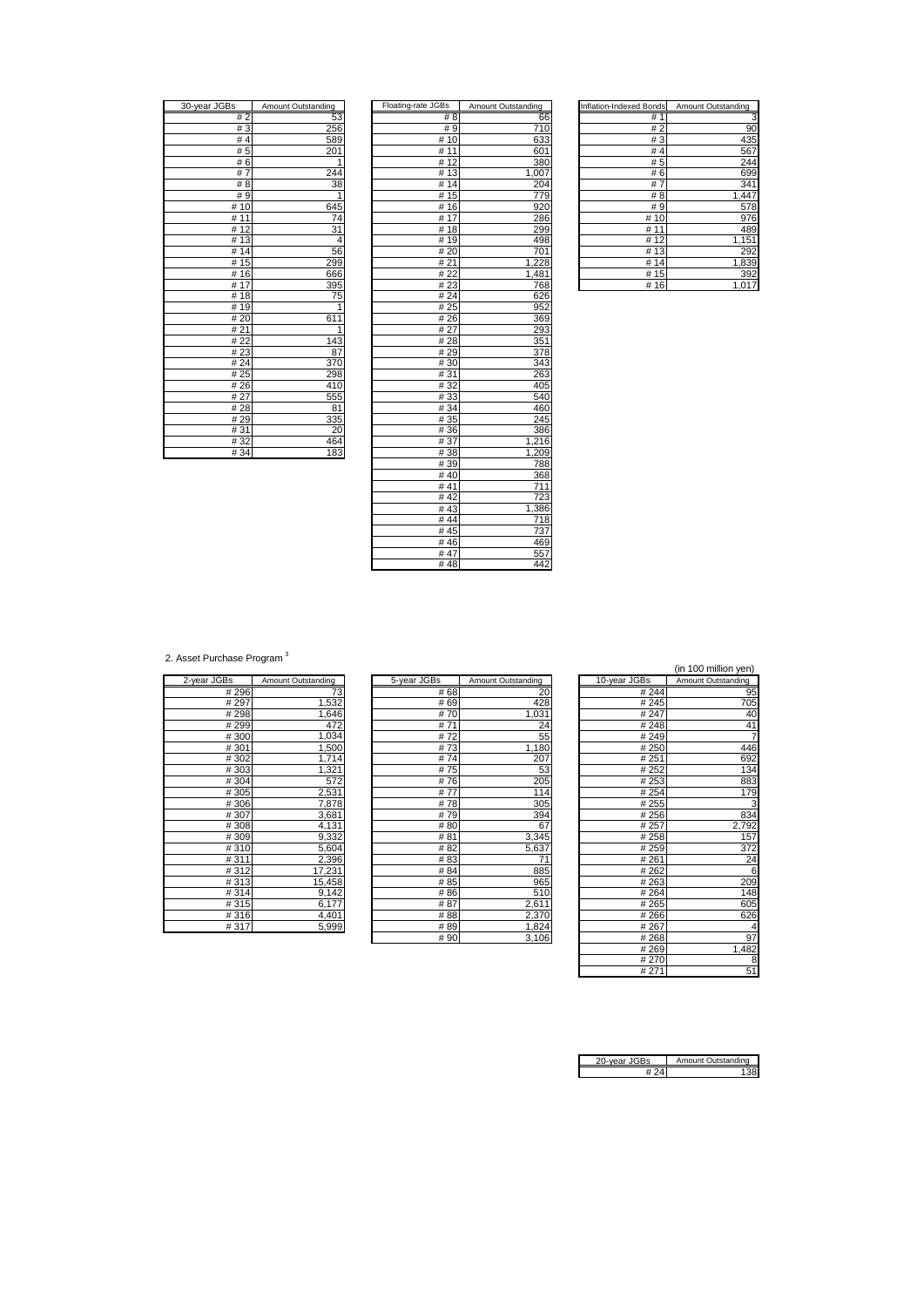## 3. Excluding the Asset Purchase Program 4

| 2-year JGBs | Amount Outstanding |
|-------------|--------------------|
| # 295       | 5,766              |
| #296        | 11,796             |
| #297        | 3,871              |
| #298        | 1,679              |
| #299        | 295                |
| #300        | 11,680             |
| #301        | 2,199<br>2,952     |
| #302        |                    |
| #303        | 1,652              |
| #304        | 1,120              |
| #305        | 654                |
| #306        | 1,198              |
| #307        | 2,770              |
| #308        | 1,891              |
| #309        | 98                 |
| #310        | 2,717              |
| #311        | 53                 |

| 2-year JGBs | Amount Outstanding | 10-year JGBs | Amount Outstanding | 20-year JGBs | Amount Outstanding |
|-------------|--------------------|--------------|--------------------|--------------|--------------------|
| # 295       | 5.766              | # 241        | 4.268              | # 19         | 1,340              |
| #296        | 11.796             | # 242        | 2,627              | # 20         | 1,154              |
| # 297       | 3,871              | #243         | 4,630              | # 21         | 1,520              |
| #298        | 1,679              | #244         | 5,582              | # 22         | 2,206              |
| #299        | 295                | # 245        | 5,824              | #23          | 1,366              |
| #300        | 11,680             | #246         | 4,129              | # 24         | 1,337              |
| #301        | 2,199              | # 247        | 6,293              | # 25         | 1,012              |
| #302        |                    | #248         | 6,771              | # 26         | 1,102              |
|             | 2,952              |              |                    |              |                    |
| #303        | 1,652              | #249         | 6,756              | # 27         | 3,962              |
| #304        | 1,120              | # 250        | 5,917              | # 28         | 1,064              |
| #305        | 654                | # 251        | 6,259              | # 29         | 1,372              |
| #306        | 1,198              | # 252        | 5,228              | # 30         | 3,675              |
| #307        | 2,770              | # 253        | 3,343              | # 31         | 2,236              |
| #308        | 1,891              | # 254        | 1,011              | # 32         | 1,395              |
| #309        | 98                 | # 255        | 1,355              | #33          | 3,949              |
| #310        | 2,717              | # 256        | 5,921              | # 34         | 1,415              |
| #311        | 53                 | # 257        | 3,481              | # 35         | 1,410              |
|             |                    | #258         | 117                | # 36         | 1,435              |
|             |                    | #259         | 8,030              | # 37         | 1,591              |
|             |                    | #260         | 1,275              | #38          | 1,675              |
|             |                    | # 261        | 925                | #39          | 3,637              |
|             |                    | #262         | 3,635              | #40          | 2,244              |
|             |                    | #263         | 2,317              | #41          |                    |
|             |                    |              |                    |              | 2,601              |
|             |                    | # 264        | 8,239              | #42          | 4,366              |
| 5-year JGBs | Amount Outstanding | # 265        | 1,978              | #43          | 2,184              |
| # 66        | 12,918             | # 266        | 3,507              | #44          | 1,508              |
| # 67        | 4,852              | #267         | 3,023              | #45          | 2,264              |
| #68         | 3,355              | #268         | 1,934              | #46          | 1,463              |
| # 69        | 7,922              | # 269        | 8,175              | #47          | 1,145              |
| #70         | 12,948             | # 270        | 4,311              | #48          | 1,125              |
| #71         | 4,117              | # 271        | 3,829              | #49          | 2,219              |
| #72         | 4,179              | #272         | 585                | # 50         | 3,498              |
| #73         | 3,273              | #273         | 2,924              | # 51         | 237                |
| #74         | 4,208              | # 274        | 1,202              | #52          | 1,229              |
| #75         | 3,860              | #275         | 3,391              | # 53         | 553                |
| #76         | 3,442              | #276         | 1,006              | # 54         | 1,223              |
| #77         | 4,571              | #277         | 555                | # 55         | 1,140              |
|             |                    |              |                    |              |                    |
| #78         | 3,226              | #278         | 1,743              | # 56         | 2,325              |
| #79         | 806                | #279         | 4,822              | # 57         | 1,851              |
| #80         | 4,086              | #280         | 4,071              | # 58         | 1,995              |
| #81         | 1,350              | #281         | 2,568              | # 59         | 2,836              |
| #82         | 1,216              | #282         | 10,558             | # 60         | 2,732              |
| #83         | 4,875              | #283         | 5,413              | # 61         | 2,804              |
| # 84        | 18,592             | #284         | 3,473              | # 62         | 3,043              |
| # 85        | 3,995              | #285         | 674                | #63          | 1,324              |
| #86         | 143                | #286         | 1,012              | # 64         | 2,753              |
| #87         | 3,022              | #287         | 1,256              | # 65         | 2,674              |
| # 88        | 5,874              | #288         | 6,835              | # 66         | 1,400              |
| #89         | 603                | #289         | 3,416              | # 67         | 1,188              |
| #90         | 3,992              | #290         | 1,048              | # 68         | 1,093              |
| #91         | 167                | # 291        | 3,441              | # 69         | 3,638              |
| # 92        | 2,295              | # 292        | 1,606              | #70          | 702                |
|             |                    |              |                    |              |                    |
| # 93        | 5,186              | #293         | 2,481              | #71          | 1,120              |
| # 95        | 36                 | # 294        | 1,823              | #72          | 3,159              |
| #96         | 4,112              | # 295        | 2,209              | #73          | 1,106              |
| #97         | 1,776              | #296         | 5,468              | #74          | 1,406              |
| #98         | 433                | #297         | 2,990              | #75          | 957                |
| # 99        | 683                | #298         | 9,121              | #76          | 1,437              |
| #103        | 193                | #299         | 1,718              | #77          | 2,560              |
|             |                    | #300         | 3,060              | #78          | 483                |
|             |                    | #301         | 6,514              | #79          | 712                |
|             |                    |              | 1,521              | #80          | 2,034              |
|             |                    | #302         |                    |              |                    |
|             |                    |              | 712                |              |                    |
|             |                    | #303         |                    | #82          | 3,236              |
|             |                    | #304         | 2,021              | #83          | <u>117</u>         |
|             |                    | #305         | 6,523              | #84          | 728                |
|             |                    | #306         | 4,626              | # 85         | 37C                |
|             |                    | #307         | 3,459              | #86          | ,227               |
|             |                    | #308         | 460                | #87          | 799                |
|             |                    | #309         | 7,125              | #88          | 2,775              |
|             |                    | #310         | 3,475              | #89          | 2,199              |
|             |                    | #312         | 30                 | #90          | 1,640              |
|             |                    | #313         | 265                | #91          | 2,075              |
|             |                    | #314         | 72                 | #92          | 2,433              |
|             |                    | #315         | 3,487              | #93          | 87                 |
|             |                    | #316         | 336                | #94          | 339                |
|             |                    | #317         | 8                  | #95          | 2,363              |
|             |                    |              |                    |              |                    |
|             |                    | #319<br>#320 | 24<br>1,488        | #96<br>#97   | 468<br>1,973       |

|                |                           |              | (in 100 million yen) |
|----------------|---------------------------|--------------|----------------------|
| Bs             | <b>Amount Outstanding</b> | 20-year JGBs | Amount Outstanding   |
| #241           | 4,268                     | # 19         | <u>1,</u> 340        |
| # 242          | 2,627                     | # 20         | 1,154                |
| # 243          | 4,630                     | # 21         | 1,520                |
| #244           | 5,582                     | # 22         | 2,206                |
| #245           | 5,824                     | #23          | 1,366                |
| #246           | 4,129                     | # 24         | 1,337                |
| #247           | 6,293                     | # 25         | 1,012                |
| #248           | 6,771                     | # 26         | 1,102                |
| # 249          | 6,756                     | # 27         | 3,962                |
| # 250          | 5,917                     | # 28         | 1,064                |
| # 251          | 6,259                     | # 29         | 1,372                |
| # 252          | 5,228                     | # 30         | 3,675                |
| # 253          | 3,343                     | #31          | 2,236                |
| # 254          | 1,011                     | #32          | 1,395                |
| # 255          | 1,355                     | #33          | 3,949                |
| # 256          | 5,921                     | # 34         | 1,415                |
| # 257          | 3,481                     | # 35         | 1,410                |
| #258           | 117                       | #36          | 1,435                |
| #259           | 8,030                     | #37          | 1,591                |
| #260           | 1,275                     | #38          | 1,675                |
| # 261          | 925                       | #39          | 3,637                |
| # 262          | 3,635                     | #40          | 2,244                |
| #263           | 2,317                     | #41          | 2,601                |
| #264           | 8,239                     | #42          | 4,366                |
| # 265          | 1,978                     | #43          | 2,184                |
| #266           | 3,507                     | #44          | 1,508                |
| # 267          | 3,023                     | #45          | 2,264                |
| #268           | 1,934                     | #46          | 1,463                |
| #269           | 8,175                     | #47          | 1,145                |
| # 270          | 4,311                     | #48          | 1,125                |
| # 271          | 3,829                     | #49          | 2,219                |
| # 272          | 585                       | # 50         | 3,498                |
| #273           | 2.924                     | # 51         | 237                  |
| #274           | 1,202                     | # 52         | 1,229                |
| #275           | 3,391                     | #53          | 553                  |
| #276           | 1,006                     | # 54         | 1,223                |
| # 277          | 555                       | # 55         | 1,140<br>2.325       |
| #278           | 1,743                     | # 56         |                      |
| # 279          | 4,822                     | # 57         | 1,851                |
| #280           | 4,071                     | #58          | 1,995                |
| #281           | 2,568                     | # 59         | 2,836                |
| # 282          | 10,558                    | # 60         | 2,732                |
| #283           | 5,413                     | # 61         | 2,804                |
| #284           | 3,473                     | # 62         | 3,043                |
| # 285          | 674                       | # 63         | 1,324                |
| #286           | 1,012                     | # 64         | 2,753                |
| # 287          | 1,256                     | # 65         | 2,674                |
| #288           | 6,835                     | # 66         | 1,400                |
| # 289          | 3,416                     | # 67         | 1,188<br>1,093       |
| #290           | 1,048<br>3,441            | # 68         | 3,638                |
| # 291<br># 292 | 1,606                     | # 69<br># 70 | 702                  |
| #293           | 2,481                     | # 71         | 1,120                |
| # 294          | 1,823                     | #72          | 3,159                |
| # 295          | 2,209                     | #73          | 1,106                |
| # 296          | 5,468                     | #74          | 1,406                |
| # 297          | 2,990                     | #75          | 957                  |
| #298           | 9,121                     | #76          | $1,43\overline{7}$   |
| # 299          | 1,718                     | #77          | 2,560                |
| #300           | 3,060                     | #78          | 483                  |
| <u># 301</u>   | 6,514                     | # 79         | 712                  |
| #302           | 1,521                     | #80          | 2,034                |
| #303           | 712                       | # 82         | 3.236                |
| #304           | 2,021                     | #83          | 117                  |
| #305           | 6,523                     | #84          | 728                  |
| #306           | 4,626                     | #85          | 370                  |
| #307           | 3,459                     | #86          | 1,227                |
| #308           | 460                       | #87          | 799                  |
| #309           | 7,125                     | #88          | 2,775                |
| #310           | 3,475                     | #89          | 2,199                |
| #312           | 30                        | #90          | 1,640                |
| #313           | 265                       | #91          | 2,075                |
| #314           | 72                        | #92          | 2.433                |
| #315           | 3,487                     | #93          | 87                   |
| #316           | 336                       | #94          | 339                  |
| #317           | 8                         | #95          | 2,363                |
| #319           | - 24                      | # 96         | 468                  |
| #320           | 1,488                     | #97          | 1,973                |
|                |                           | #98          | 95                   |
|                |                           | #99          | 506                  |
|                |                           | #100         | 89                   |
|                |                           | # 101        | 317                  |
|                |                           | #103         | 699                  |
|                |                           | #105         | 1,185                |
|                |                           | #106         | 699                  |
|                |                           | #107         | 518                  |
|                |                           | #108         | 1,857                |
|                |                           | #109         | $2\overline{2}$      |
|                |                           | #110         | 862                  |
|                |                           | # 111        | 2,017                |
|                |                           | #112         | 521                  |
|                |                           | #113         | 2,710                |
|                |                           | #114         | 80                   |
|                |                           | #117         | 400                  |
|                |                           | # 119        | 100                  |
|                |                           | #120         | 11                   |
|                |                           | # 122        | 316                  |
|                |                           | #123         | 67                   |
|                |                           | #127         | 600                  |
|                |                           | #128         | 100                  |
|                |                           | # 129        | 400                  |

| 5-year JGBs | <b>Amount Outstanding</b> |
|-------------|---------------------------|
| #66         | 12,918                    |
| #67         | 4,852                     |
| # 68        | 3,355                     |
| # 69        | 7,922                     |
| #70         | 12,948                    |
| # 71        | 4,117                     |
| # 72        | 4,179                     |
| #73         | 3,273                     |
| #74         | 4,208                     |
| #75         | 3,860                     |
| #76         | 3,442                     |
| # 77        | 4,571                     |
| # 78        | 3,226                     |
| #79         | 806                       |
| #80         | 4,086                     |
| # 81        | 1,350                     |
| # 82        | 1,216                     |
| #83         | 4,875                     |
| # 84        | 18,592                    |
| # 85        | 3,995                     |
| #86         | 143                       |
| # 87        | 3,022                     |
| # 88        | 5,874                     |
| #89         | 603                       |
| # 90        | 3,992                     |
| #91         | 167                       |
| #92         | 2,295                     |
| # 93        | 5,186                     |
| # 95        | 36                        |
| #96         | 4,112                     |
| #97         | 1,776                     |
| # 98        | 433                       |
| # 99        | 683                       |
| 4.02        | 102                       |